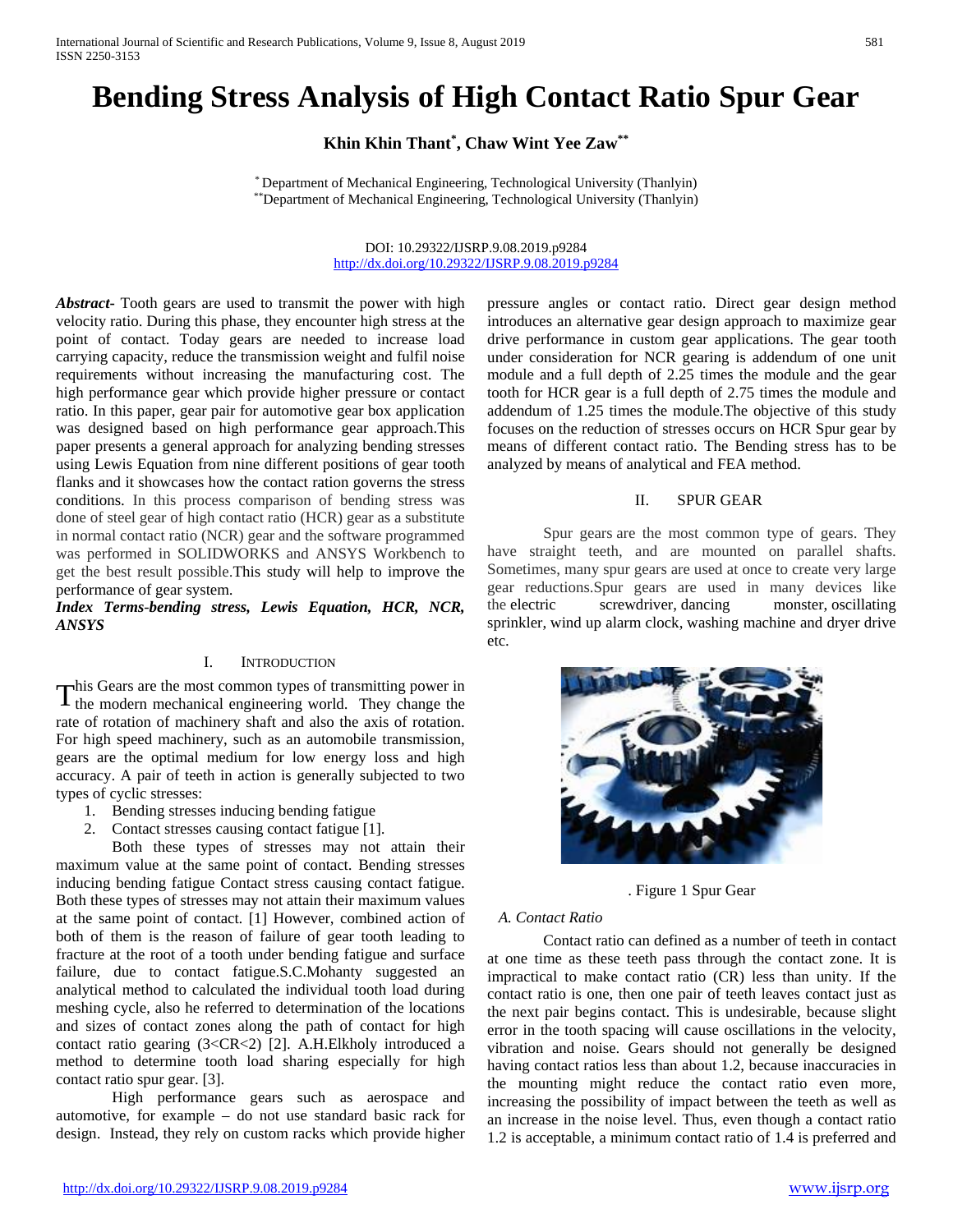larger is better [4].High contact ratio can be achieved by different ways namely: increasing the number of teeth, lowering the pressure angle and increasing the addendum factor. A contact ratio of 2.0 means that there are always two pairs in contact, i.e. at the instant when one pair goes out of contact, a new pair comes in contact. When double pairs of teeth are engaged, the transmitted load will be divided between two meshing teeth.

$$
CR = \frac{ARC}{P_c} = \frac{PTH}{P_b cos\varphi} = \frac{PTH}{P_b}
$$
 (1)

where,  $CR = \text{contact ratio}$ ;  $ARC = arc of contact;$  $PTH = path of contact;$  $\varphi$  = pressure angle;

P<sub>c</sub> = baser pitch

 $P_b$  = circular pitch

# *B. Teeth Pair Load Sharing*

The pinion tooth diagram shown in Fig.2 is marked into seven different alphabetical points on the right side to show how the teeth pairs come into contact when they pass the mesh zone.



Figure 2. Pinion teeth



Figure 3.Loadingalong the path of contact

In Fig.2 and Fig 3, the points are located along the line of action within the interval of the length of action. Considering contact ratio 1.4 and above, the initial contact point for pinion tooth with the gear tooth is point 'g', and simultaneously for the second tooth of the same pinion, which is already in mesh will be at point 'c'. Therefore, the load will be shared between these two points similarly points 'f' and 'b', also 'e' and 'a' will have simultaneous action. Then point 'a' will goes out of contact, therefore the full load will be applied starting from point 'e', through point 'd' until the contact begin at point 'c', then new meshing tooth comes into contact [5].When double pairs of teeth are engaging, the transmitted load will divide between two meshing teeth. Load sharing depends on contact ratio and stiffness of meshing tooth at point of application of load. For this reason the load sharing at the point 'd', which is critical position for this case.

## *C. Material Properties*

In this paper , the material of AISI-5160 alloy steel is used. AISI-5160 steel is alloy which containing magnesium, titanium and chromium.This material is used in vehical technology. This alloy steel can improved strength, toughness and corrosion resistance of gear.

| Table 1. Material properties |           |            |  |
|------------------------------|-----------|------------|--|
| N<br>e<br>a<br>m             | Value     | units      |  |
| Material                     | AISI-5160 |            |  |
| Yield stress                 | 1790      | <b>MPa</b> |  |
| Modulus of elasticity        | 206.9     | GPa        |  |
| Poisson's ratio              | $0 \t3$   |            |  |
| condition                    | OQT-400   |            |  |
| <b>Brinell Hardness</b>      | 684       |            |  |

# *D. Gear Parameter*

The solid model created two spur gears in meshedas shown in Fig 4 by using the SOLIDWORKS software, using the material properties are tabulated in table 1 and gear geometry is given in Table 2.

| Table2. Spur Gear Parameter |                         |                     |  |  |  |
|-----------------------------|-------------------------|---------------------|--|--|--|
| Parameter                   | Pinion                  | Gear                |  |  |  |
| profile                     | involute                | involute            |  |  |  |
| No: of teeth                | $2^{\circ}$<br>$\sim$ 1 | $\overline{1}$<br>5 |  |  |  |
| module                      | 4<br>m<br>m             | 4<br>m<br>m         |  |  |  |
| face with                   | $1.5$ m m               | $1.5$ m m           |  |  |  |
| Pressure angle              | 20 degree               | 20 degree           |  |  |  |
| Fillet radius               | 1<br>m<br>m             | 1<br>m<br>m         |  |  |  |
| Maximum torque              | 5 4 0                   | N<br>m              |  |  |  |
| speed                       | 350 rpm                 |                     |  |  |  |
| Addendum factor             | 1.3 m                   | 1.29m               |  |  |  |



Figure 4. Spur Gear Mesh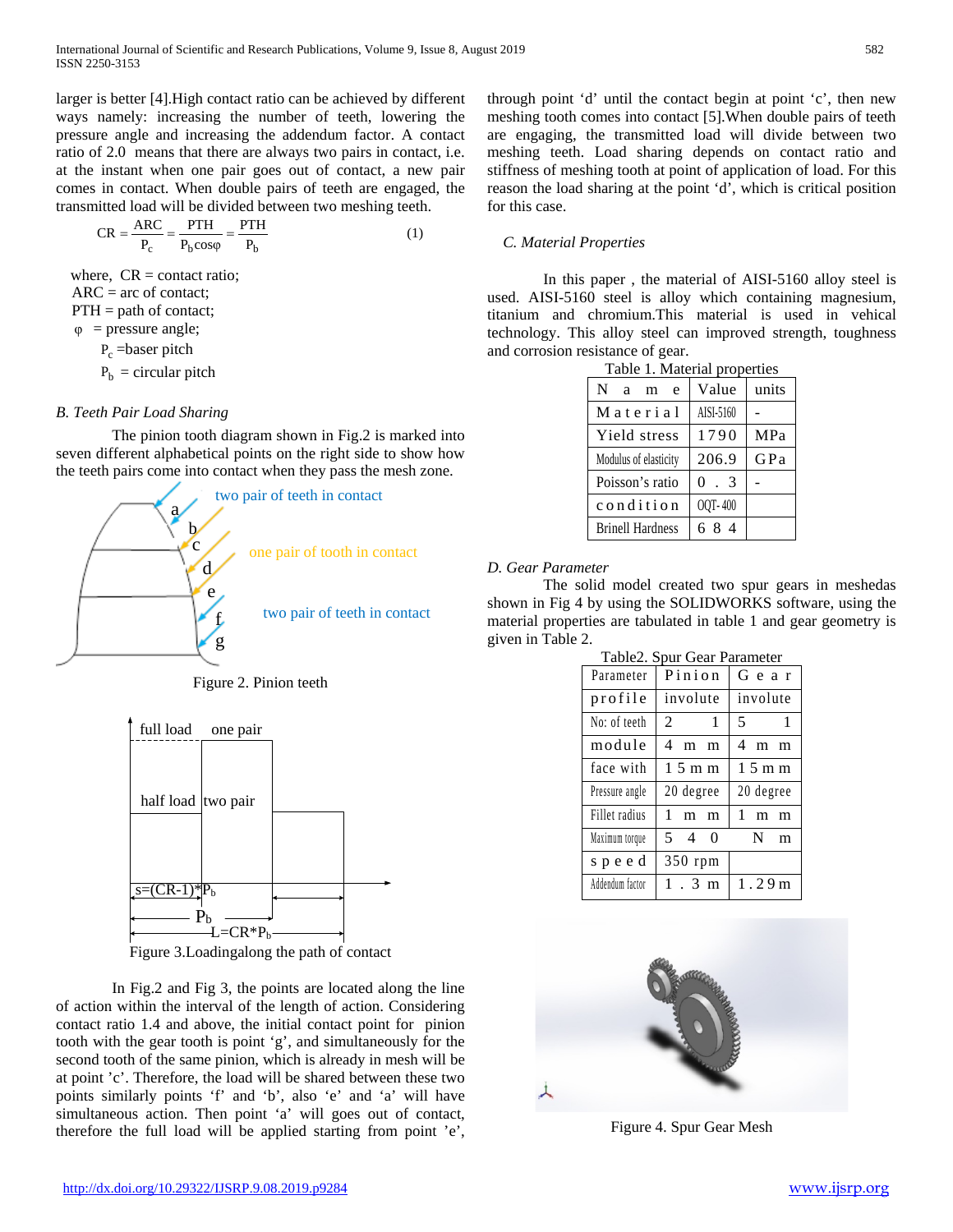International Journal of Scientific and Research Publications, Volume 9, Issue 8, August 2019 583 ISSN 2250-3153

## III. FORCE ON GEAR TEETH

The power is transmitted from the input shaft to the output shaft. The teeth of pinion drive the teeth of gear and thus transmit the power to the gear. Gears are used to transmit mechanical power and this required applying mechanical torque that can be calculated.For SI unit;

Power, 
$$
P = \frac{2\pi NT}{60}
$$
 (2)

where , P is power transmitted by gears, Watt N is speed of rotation,rpm T is torque transmitted by gear, Nm

## *A. Transmitted Force*

.



Figure 5. Load Transmitted on Spur Gear

The reaction force F between the mating teeth occur along the pressure line, and the power is transmitted by means of the force exerted by the tooth of the driving gear to the mesh of the driven gear. The reaction force F can be resolved into two components: a tangential force  $F_t$  and radial force  $F_r$  shown in Fig. 5.

## *B.Bending Theory*

Wilfred Lewis in 1893 provides a formula for estimating the bending stress in a tooth. A gear tooth was taken the full load at its tip as simple cantilever beam [6]. If a gear tooth for the rectangular beam, it can find the critical point in the root fillet of the gear by inscribing a parabola. In the Lewis Analysis some assumptions are to be considered which are as follows:

1. The Gear tooth act as a cantilever beam.

2. The Tangential component causes the bending moment about the base of the tooth.

3. The effect of Radial components is neglected.

4. The tangential component is uniformly distributed over the face width of tooth.

5. The effect of stress concentration is neglected.

6. It is assumed that at any time only one tooth will be in contact and takes the total load.

The weakest section of the gear tooth is at the section BC, where the parabola is tangent to the tooth profile. At the section BC the moment will be,

$$
\sigma = \frac{M}{I/c} = \frac{6F_t \times h}{bt^2}
$$

$$
\sigma = \frac{F_t \times P_d}{bY} \quad (U.S. \text{ Customary Unit})
$$

$$
\sigma = \frac{F_t}{b \times Y \times m}
$$
 (SI Unit)

*C.Numerical Analysis of Bending stress for NCR Gear* Firstly, the following calculation is started at  $3^{\circ}$  for NCR gear and other different position is expressed in Table 3.1 For  $F_t = 6721.266 N$ 

 m=4 mm  $Y = 0.328$  $b= 15$  mm

| for normal contact ratio gear (NCR) |           |                                                 |  |  |
|-------------------------------------|-----------|-------------------------------------------------|--|--|
| case                                |           | Tangential load, I Lewis's bending stress (MPa) |  |  |
| $\mathbf{1}$                        | 6721.266  | 3 4 1 . 5 2 7                                   |  |  |
| $\overline{2}$                      | 6605.666  | 3 3 5 . 6 5 3                                   |  |  |
| 3                                   | 6493.819  | 329.970                                         |  |  |
| 4                                   | 12771.392 | 648.953                                         |  |  |
| 5                                   | 12562.522 | 6 3 8 . 3 3 9                                   |  |  |
| 6                                   | 12360.090 | 6 2 8 . 0 5 3                                   |  |  |
| $\tau$                              | 6082.177  | 3 0 9 . 0 5 4                                   |  |  |
| 8                                   | 5987.227  | 3 0 4 . 2 2 9                                   |  |  |
| 9                                   | 5895.196  | 299.552                                         |  |  |

Table 3. Tangential load and bending stress of different position

## *D.Numerical Analysis of Bending stress for HCR Gear*

And then, to apply consider to formulation case of 4mm module, 21 teeth pinion and 51 teeth gear, pinion operating in 350 rpm, where the pressure angle is  $20^\circ$ . But, the addendum factor 1.3 and profile shift factor is 0.4 is used for high contact ratio gear. The length of contact and contact ratio are computed and they are 18.893 mm and 1.6 respectively. While from Equation 2.11 the corresponding angle of contact is 0.4759 radian or  $\approx 27^{\circ}$ , consider that the contact will start at angle 0° and end at angle  $27^{\circ}$ . The select angular interval value is  $3.8^{\circ}$ , so the progress of contact will be studied for each  $3.8^{\circ}$ , which means there are 9 cases of contact under consideration. From high contact ratio gear, 9 different positions were calculated maximum contact stresses, these values expected as shown in below.

For  $F_t = 5357.021$  N

 $Y = 0.328$ 

b= 15mm

Table 4. Tangential load and bending stress of different position for normal contact ratio gear (NCR).

| case |                                   | Tangential load, $F_t$ Lewis's bending stress (MPa) |
|------|-----------------------------------|-----------------------------------------------------|
|      |                                   | 5 3 7 5 . 0 2 1   2 7 2 . 2 0 6                     |
|      |                                   | 6 1 0 5 . 3 9 9 3 1 0 . 2 3 3                       |
| 3    | 6835.778 347.                     | 3 4                                                 |
|      | $ 7\;5\;6\;6\;.1\;5\;6\; 3\;8\;4$ |                                                     |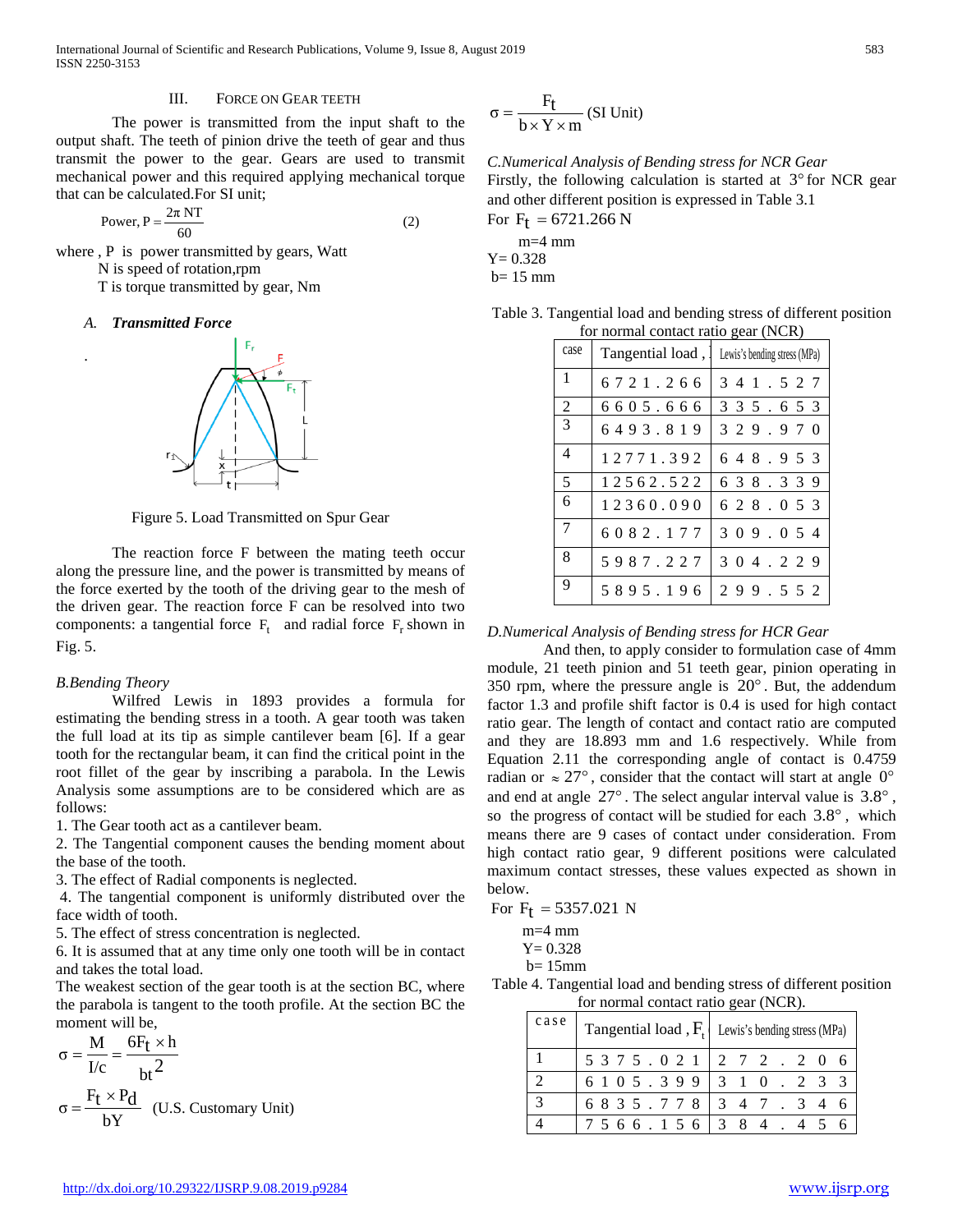

Figure 6. Lewis Ben**Rotat Stress Nsk Rotagroe)** Angle for NCR and HCR Gear

The normal contact ratio gearing Figure 6, the bending stress (Lewis) varies from 341.527 MPa at the root to 329.970 MPa at the start of single tooth contact, corresponding to less than 12.0°, then after sudden increase to 648.953 MPa at the degree rotation 12.0, the stress maintains to increase to 628.053 MPa till the rotation comes to 18.0°, then the stress goes to sudden decrease at the end of single pair tooth contact to 309.054 MPa at 21.0° rotation, gradually decrease to 299.552 MPa at the tip part of the tooth, in a manner to the load sharing pattern.When the high contact ratio gearing Figure 6, the maximum bending stress on the tooth is 421.572 MPa corresponding to 19.0° which is at the near pitch circle. At the root part and tip of tooth the stress goes decreasing to 272.206 MPa and 271.114 MPa respectively.

## *E. Simulation of Bending Stress Analysis*

In the procedure for generating a FEA model for bending stress analyses, the equations used to generate the gear tooth profile curve were the same. When meshing the teeth is ANSYS, if "SMART SIZE" is used the number of elements near the roots ofthe teeth are automatically smaller than in other places. Figure 7 shows the mesh 3D model of NCR gear tooth and Figure 10 shows the mesh 3D model of HCR gear tooth.



Figure 7. Mesh of NCR Gear Tooth



Figure 8. Boundary Condition and Force Applied



Figure 9. Maximum Stress at the Root of Tooth for NCR Gear



Figure 10. Mesh of HCR Gear Tooth

Figure 8 and Figure 11 are showed the boundary condition and applied force for NCR and HCR gears. Figure 9 and Figure 12 showed that the maximum tensile stress on the tensile side and maximum compressive stresses on other side of the tooth, respectively. It also indicated that only one tooth is enough for the bending stress analysis for the 3D model.